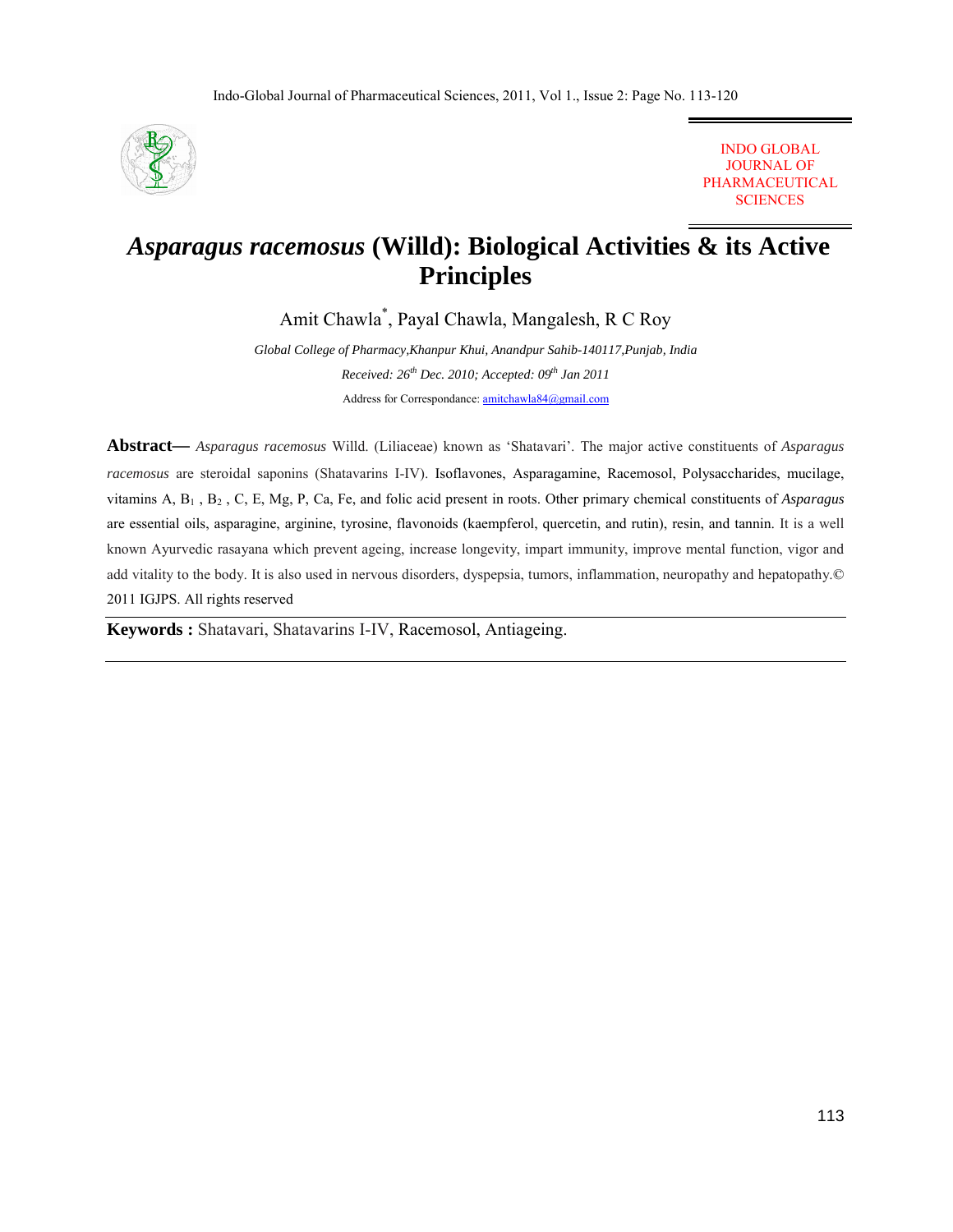# *INTRODUCTION*

 *Asparagus racemosus* Willd. (Liliaceae), commonly known as 'Shatavari', is a much-branched, spinous under shrub found growing wild in tropical and sub-tropical parts of India. Shatavari is a woody climber growing to 1-2 m length. The leaves are like pine-needles, small and uniform. The inflorescence has tiny white flowers, in small spikes and the roots are finger-like and clustered [1]. Vernacular Names are Oriya: Shatabari, Hindi: Satavar, Bengali: Shatamooli, Marathi: Shatavari, Gujarati: Shatawari, Telugu: Challan gadda, Tamil: Sadawari, Kannada: Majjigegade. The plants, of the liliaceae family, is common at low altitudes in shade and in tropical climates throughout India, Asia, Australia and Africa<sup>2</sup>. In Indian system of medicine *Asparagus racemosus* is an important medicinal plant and its root paste or root juice has been used in various ailments and as health tonic [1,2]. *Asparagus racemosus* is a well known Ayurvedic rasayana which prevent ageing, increase longevity, impart immunity, improve mental function, vigor and add vitality to the body and it is also used in nervous disorders, dyspepsia, tumors, inflammation, neuropathy, hepatopathy [3]. Reports indicate that the pharmacological activities of *Asparagus racemosus* root extract include antiulcer [4], antioxidant, antidiarrhoeal, antidiabetic and immunomodulatory activities. A study of ancient classical Ayurvedic literature claimed several therapeutic attributes for the root of *A. racemosus* and has been specially recommended in cases of threatened abortion and as a galactogogue. Root of *A. racemosus* has been referred as bitter-sweet, emollient, cooling, nervine tonic, constipating, galactogogue, aphrodisiac, diuretic, rejuvenating, carminative, stomachic, antiseptic<sup>35</sup> and as tonic. Beneficial effects of the root of *A. recemosus* are suggested in nervous disorders, dyspepsia, diarrhoea, dysentry, tumors, inflammations, hyperdipsia, neuropathy, hepatopathy, cough, bronchitis, hyperacidity and certain infectious diseases. This review describes various pharmacological properties of the root extract of *A. racemosus* evaluated/reported so far. The major active constituents of *Asparagus racemosus* are steroidal saponins (Shatavarins I-IV) that are present in the roots. Shatavarin IV has been reported to display significant activity as an inhibitor of Core 2 GlcNActransferase in cell free assays and recently to exhibit immuno-modulation activity against specificT-dependent antigens in immuno compromised animals [5].

#### *Cultivation:*

The plant prefers light (sandy), medium (loamy) and heavy (clay) soil. Black, well drained and fertile soil is good for cultivation. But can be cultivated in loose and medium black soil. Crop responses well to tropical and hot climate. The tamarind is adapted to semiarid regions of the tropics and can withstand drought conditions quite well. They require minimum irrigation so avoid over-watering, one ploughing, three harrowings and then Apply 20-25 tons of farm yard manure for fertilisation. *Harvest*- raised beds -1x3 m in the month of May or june. *Seed*- one kg for one hectare area. Apply 50 gram urea in the bed after 20-25 days. Seedlings become ready within 6-8 weeks for transplantation in the main field. For Transplanting the requirements are- size of pit-45x45x45, spacing-row to row-1.5m and plant to plant-1.0m, Fill the pits with 20-30 gram lindane or carbaryl and 5 kgs of FYM, time of transplanting – julyaugust, provide the crop with 50 gm of 15:5:15(suphala) per plant when it starts with good growth. Carry out timely weeding operations. Generally shatavari crop does not affect with pest and diseases. *Harvesting*- first harvesting- 1.5-2 years after transplanting, which continues for 10-15 years. Male and female plants must be grown if seed is required [6,7].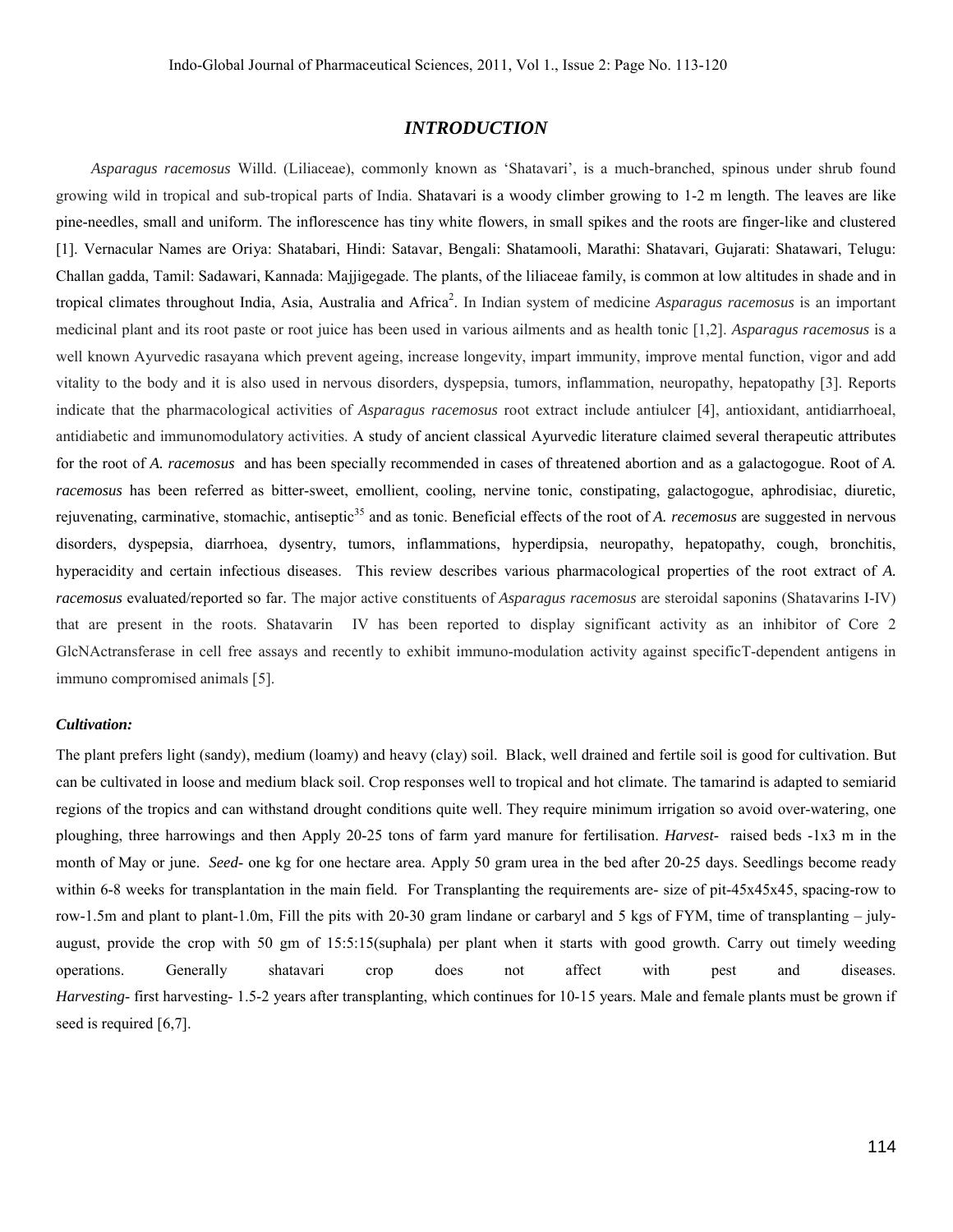# *PHYTOCONSTITUENTS*

Recent chemical analysis indicate that the following active constituents are present is *Shatavari* plant: Steroidal saponins, known as shatavarins (I, IV), sarsasapogenin, adscendin (A, B), asparanin (A,B,C). Shatavarin I is the major glycoside with 3 glucose and rhamnose moieties attached to sarsasapogenin. Shatavarin IV is a glycoside of sarsasapogenin having 2 molecules of *Asparagus* rhamnose and 1 molecule of glucose. Sarsasapogenin and shatavarin I-IV are present in roots, leaves, and fruits of *Asparagus* species. Synthesis of sarsasapogenin in the callus culture of *A. racemosus* was also reported [8,9]. A new isoflavone, 8-methoxy-5, 6, 4′ trihydroxyisoflavone-7-O-β-d-glucopyranoside was also reported from *A. racemosus* previously. The isolation and characterization of polycyclic alkaloid called asparagamine, a new 9,10-dihydrophenanthrene derivative named racemosol and kaempferol were also isolated from the ethanolic root extract of *A. racemosus*. *Oligofurostanosides* (curillins G and H) and spirostanosides (curilloside G and H) have been isolated from the roots and sarsasapogenin from leaves of *A. curillus*. This plant also contains vitamins A, B  $_1$ , B  $_2$ , C, E, Mg, P, Ca, Fe, and folic acid. Other primary chemical constituents of *Asparagus* are essential oils, asparagine, arginine, tyrosine, flavonoids (kaempferol, quercetin, and rutin), resin, and tannin [10,11]. The major bioactives (Chemical constituents) of *Asparagus* species are shown in Figure I.



Sarasasapogenin Shatavarin I

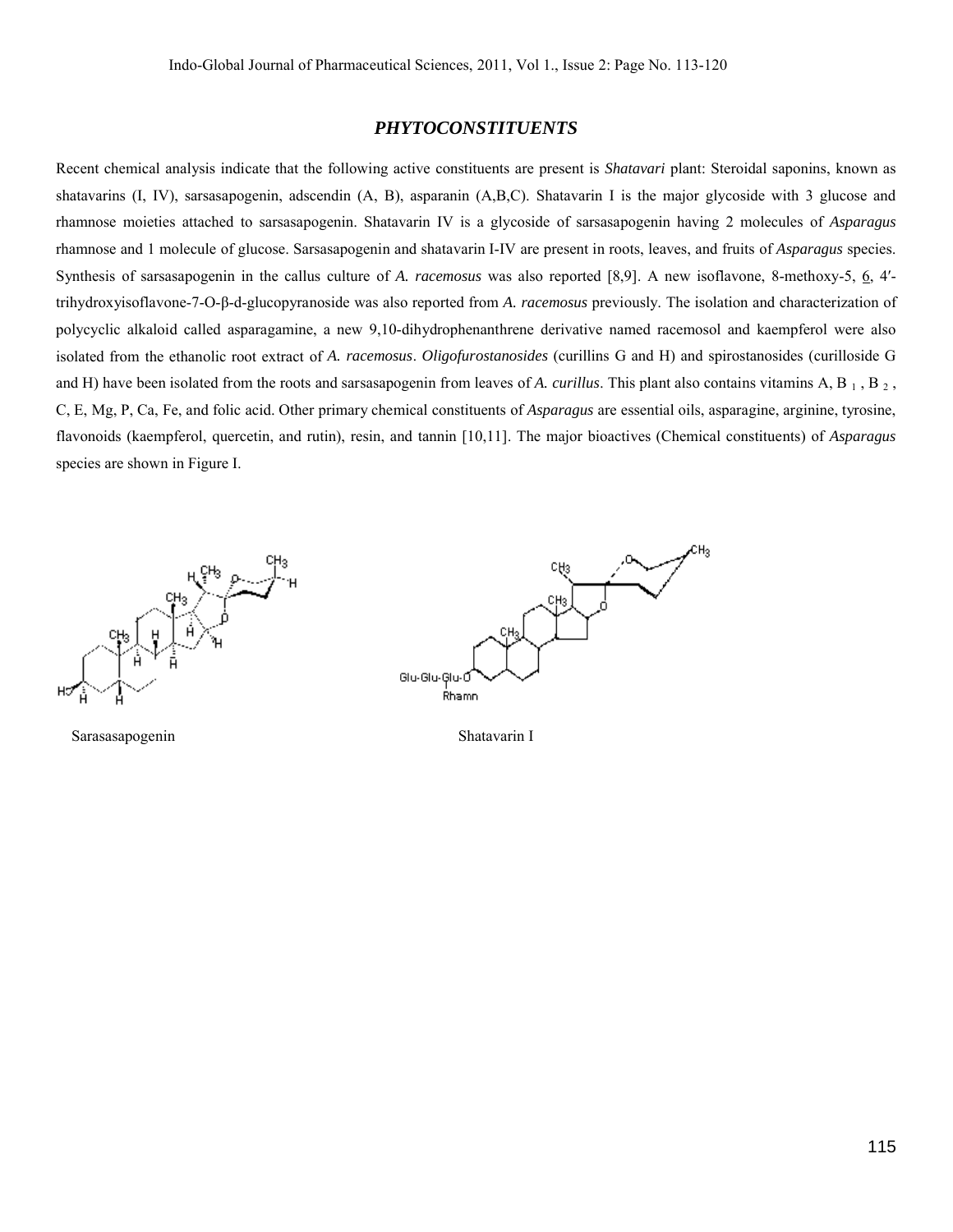Indo-Global Journal of Pharmaceutical Sciences, 2011, Vol 1., Issue 2: Page No. 113-120



R= Glu(6-1), Adscendin A R=Glu[(4-1)Rha](6-1)Rha, Adscendin B



R= Glu(2-1)Glu, Asparanin A R=Glu[(2-1)Glu](4-1)Rha, Asparanin B R=Glu[(4-1)Ara](6-1)Rha, Asparanin C R=Glu[(2-1)Rha](4-1)Ara, Curillin G R=Glu[(2-1)Glu](4-1)Ara, Curillin H



**Shatavarin IV Figure 1 Chemical constituents of Asparagus species** 

# *BIOLOGICAL PROFILE*

*Asparagus racemosus* (Shatavari) is used by ayurvedic doctors for the prevention and treatment of gastric ulcers, dyspepsia and as a galactogogue. It has also been used successfully by some ayurvedic practitioners for nervous disorders, inflammation, liver diseases and certain infectious diseases. Recently few reports are available demonstrating beneficial effects of alcoholic and water extracts of the root of *Asparagus racemosus* in some clinical conditions and experimentally induced diseases, e.g. galactogogue effect, antihepatotoxic and immunomodulatory activities.

## **Gastrointestinal effects:**

The powdered dried root of *A. racemosus* is used in ayurveda for dyspepsia. Oral administration of powdered dried root of *A. racemosus* has been found to promote gastric emptying in healthy volunteers. Its action is reported to be comparable with that of the synthetic dopamine antagonist metoclopromide [12]. In ayurveda*,*it has also been mentioned for the treatment of ulcerative disorders of stomach and Parinama Sula, a clinical entity akin to the duodenal ulcer diseases. The juice of fresh root of *A. racemosus* has been shown to have definite curative effect in patients of duodenal ulcers [13]. *A. racemosus* along with *Terminalia chebula* reported to protect gastric mucosa against pentagastrin and carbachol induced ulcers, by significantly reducing both severity of ulceration and ulcer index [14]. Decreased volume and increased pH of the secretions in drug treated rats suggest a reduced responsiveness of the gastric parietal cells to secretogogues and narcotizing agents [14,15]. Cytoprotective effect has been suggested to be due to increased output of mucus. Shatavari promptly and persistently relieve the pain and burning sensation as well as other dyspeptic symptoms due to duodenal ulcer. Since Shatavari did not have antacid and anti-secretory properties, the observed mild reduction in acid secretion may be due to some changes in gastric mucosa. It has been suggested to heal the ulcers by potentiating defensive factors and many hypothesis have been put forward for its possible mechanism [15]. It may prolong the life span of mucosal cells, increase the secretion and viscosity of mucus and strengthen the mucosal barrier and thus reduces  $H^+$  ion back diffusion into the mucosa, it may form a complex with mucous of other substances at the base of ulcer which may protect the ulcer from the corrosive and proteolytic effects of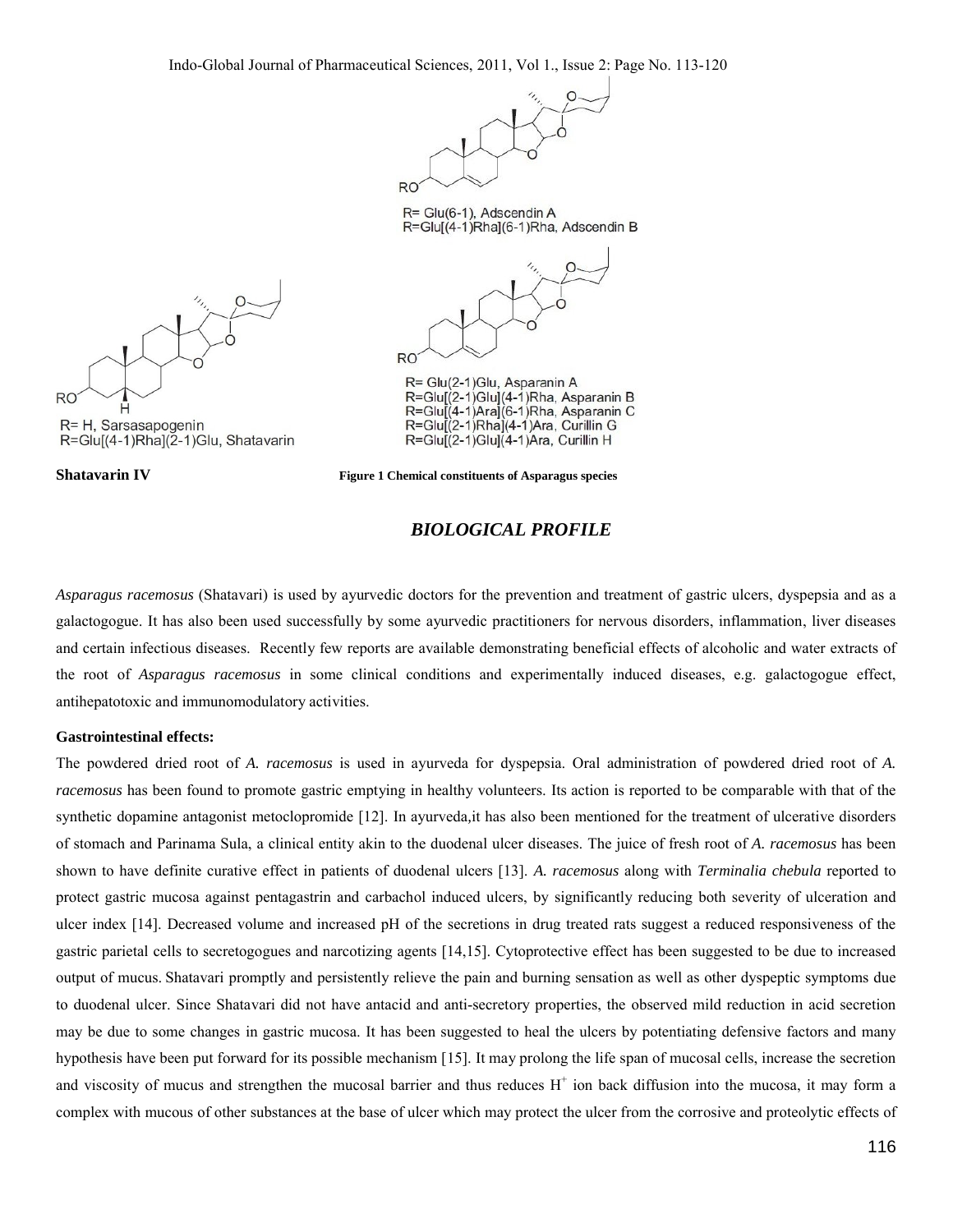Indo-Global Journal of Pharmaceutical Sciences, 2011, Vol 1., Issue 2: Page No. 113-120

acid-pepsin, It may have cytoprotective action like that of prostaglandins. Other possible mechanism may be deactivation and binding of pepsin or of bile salts. In addition to antiulcerogenic activity of *A. racemosus* in clinical trials, De et al [16] demonstrated similar effects of fresh root juice of *A. racemosus* in rats, using cold stress and pyloric-ligation induced gastric ulcer. In contrast to previous report [15] these workers suggested a reduction in acid and pepsin contents (aggressive factors) and increase in mucin-bicarbonate secretions and life span of the mucosal cells (defensive factors). Anti-ulcerogenic effect is suggested to be due to the regulation of the above two factors [17]. Various extracts from the root of *A. racemosus* have been shown to cause contraction of smooth muscles of rabbit's duodenum, guinea pig's ileum and rat's fundal strip without affecting peristaltic movement. These actions were found to be similar to that of acetylcholine and were blocked by atropine, suggesting a cholinergic mechanism of action. However, no effect was observed on isolated rectus abdominus [18].

## **Galactogogue effect**

The root extract of *A. racemosus* is prescribed in ayurveda to increase milk secretion during lactation. It is in combination with other herbal substances in the form of 'Ricalex' tablets (Aphali pharmaceutical Ltd. Ahmednagar) has been shown to increase milk production in females complaining of deficient milk secretion [19]. Gradual decrease in milk secretion, on withdrawl of the drug suggested that the increase in milk secretion was due to drug therapy only and not due to any psychological effect. Systemic administration of the alcoholic extract of *A. racemosus* in weaning rats increased weight of the mammary glands, inhibited involution of lobulo-alveolar tissue and maintained milk secretion [20]. The same extract in estrogen-primed rats showed well developed lobuloalveolar tissue and lactation. Increase in mammary gland weight and growth of the lobulo-alveolar tissue may be due to the action of released corticoids and prolactin [21]. In an another study, *A. racemosus* along with some other herbal substances in the form of a commercial preparation, lactare (TTK Pharma, Chennai) is reported to enhance milk output in women complaining of scanty breast milk, on 5th day after delivery [22]. A significant increase in milk yield has also been observed in guinea pigs and goats after feeding lactare which also increased growth of the mammary glands, alveolar tissues and acini in guinea pigs [23]. Patel et al [24] have also shown galactogogue effect of roots of *A. racemosus* in buffaloes. However, Sharma et al [25] did not observe any increase in prolactin levels in females complaining of secondary lactational failure with *A. racemosus* suggesting that it has no lactogenic effect.

## **Effects on uterus**

Inspite of cholinergic activity of *A. racemosus* on guinea pig's ileum, ethyl acetate and acetone extracts of the root of *A. racemosus* blocked spontaneous motility of the virgin rat's uterus<sup>18</sup>. These extracts also inhibited contraction, induced by spasmogens like acetylcholine, barium chloride and 5-hydroxytryptamine whereas alcoholic extract was found to produce a specific block of pitocin induced contractions. On the other hand petroleum ether as well as ether extracts of the powdered roots did not produce any uterine activity. It indicates the presence of some particular substance in the alcoholic extract which specifically blocks pitocin sensitive receptors though not other receptors in the uterus [18], confirming that shatavari can be used as uterine sedative. Further, a glycoside, Shatavarin I, isolated from the root of *A. racemosus* has been found to be responsible for the competitive block of oxytocin-induced contraction of rat, guinea pig and rabbit's uteri, in vitro as well as in vivo [26].

## **Immunomodulatory activities**

Intra-abdominal sepsis are major causes of mortality following trauma and bowel surgery. Immunomodulating property of *A. racemosus* has been shown to protect the rat and mice against experimental induced abdominal sepsis [27, 28]. Oral administration of decoction of powdered root of *A. racemosus* has been reported to produce leucocytosis and predominant neutrophilia along with enhanced phagocytic activity of the macrophages and polymorphs. Percentage mortality of *A. racemosus* treated animals was found to be significantly reduced while survival rate was comparable to that of the group treated with a combination of metronidazole and gentamicin [27, 28]. Since *A. racemosus* is reported to be devoid of antibacterial action, so protection offered by *A. racemosus* against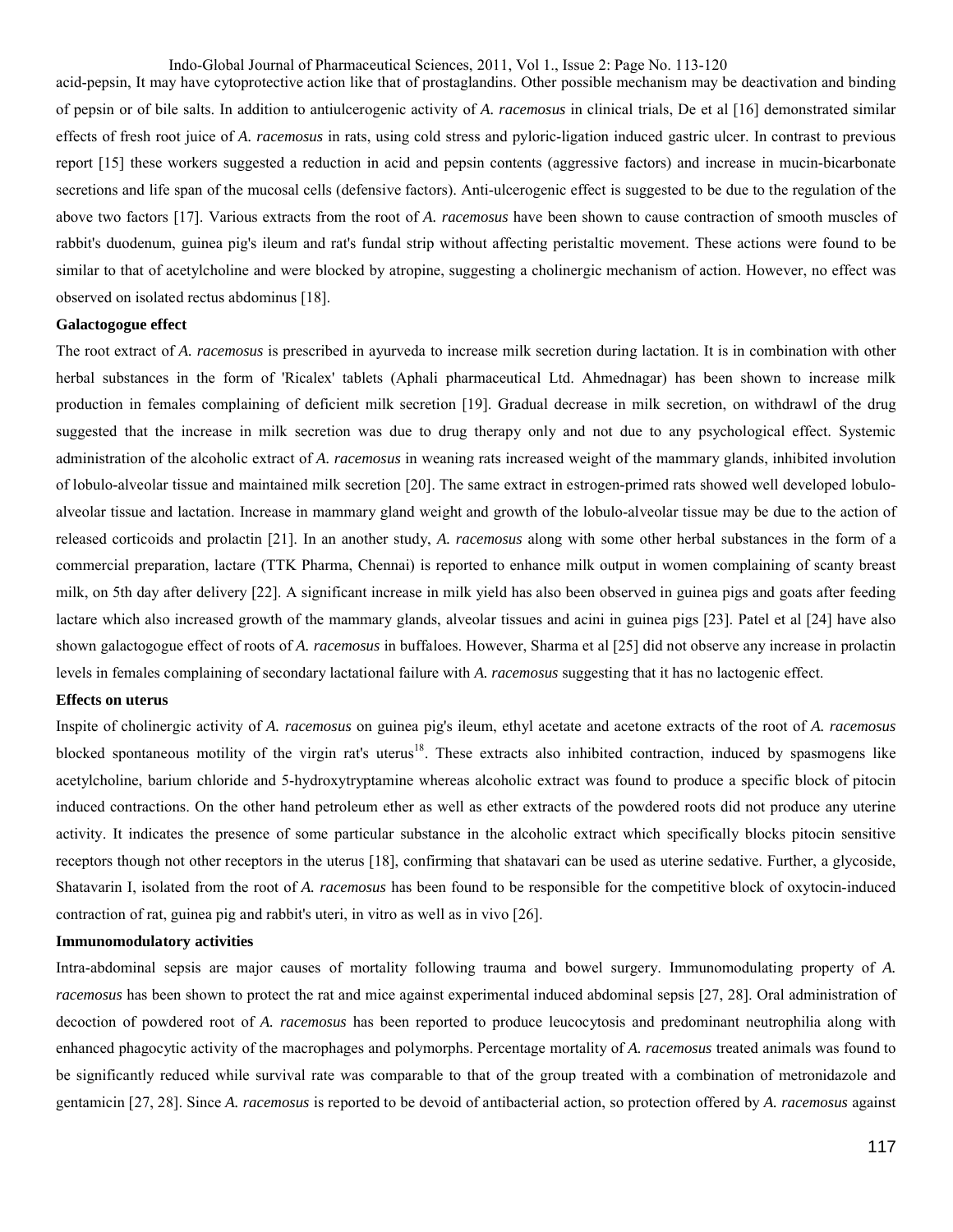Indo-Global Journal of Pharmaceutical Sciences, 2011, Vol 1., Issue 2: Page No. 113-120

sepsis by altering function of macrophages, indicates its possible immunomodulatory property. Further, oral administration of total extract of *A. racemosus* has been shown to reduce all the three attributes of adhesions viz number, character and area markedly in an animal model of intraperitoneal adhesions [29]. It has reported the revival of macrophage chemotaxis and interleukin-I (IL-I) and tumor necrosis factor a(TNFa) production by the oral treatment of *A. racemosus* root extract in ochratoxin A treated mice [30]. Alcoholic extract has been found to enhance both, humoral and cell mediated immunity of albino mice injected with sheep red blood cells as particulate antigen [31].

#### **Antihepatotoxic activity**

Alcoholic extract of root of *A. racemosus* has been shown to significantly reduce the enhanced levels of alanine transaminase, aspartate transaminase and alkaline phosphatase in CC14-induced hepatic damage in rats, indicating antihepatotoxic potential of *A. racemosus* [31].

#### **Antineoplastic activity**

Chloroform/methanol (1:1) extract of fresh root of *A. racemosus* has been reported to reduce the tumor incidence in female rats treated with DMBA (7,12 dimethyl benz (a) anthracene) [32]. This action is suggested to be mediated by virtue of mammotropic and/or lactogenic [20] influence of *A. racemosus* on normal as well as estrogen- primed animals, which renders the mammary epithelium refractory to the carcinogen [32].

## **Cardiovascular effects**

Alcoholic extract of the root of *A. racemosus* has been reported to produce positive ionotropic and chronotropic effect on frog's heart with lower doses and cardiac arrest with higher doses. The extract was found to produce hypotension in cats which was blocked by atropine, indicating cholinergic mechanism of action. The extract also produced congestion and complete stasis of blood flow in mesentric vessels of mice and rat. Slight increase in the bleeding time and no effect on clotting time was observed on i.v. administration of the extract in rabbits [33].

#### **Effect on respiratory system**

Higher doses of the alcoholic extract of root of *A. racemosus* are reported to cause dilatory effect on bronchial musculature of guinea pigs but failed to antagonise the histamine induced broncho-constriction. The extract has also been reported to produce depression of respiration in cat [33].

## **Effect on CNS**

Neither stimulant nor depressant action of lactare on central nervous system has been reported in albino mice. Shatavari did not produce catalepsy in experimental rats even with massive oral doses suggesting that its action may be outside the blood-brain barrier, similar to that of metoclopromide [23].

#### **Miscellaneous effects**

Alcoholic extract of root of *A. racemosus* was found to have slight diuretic effect in rats and hypoglycemic effect in rabbits, but, no anticonvulsant and antifertility effect was observed in rats and rabbits respectively. However, it did show some anti-amoebic effect in rats [33,34].

#### **Toxic effects**

In Ayurveda, *A. racemosus* has been described as absolutely safe for long term use, even during pregnancy and lactation. Systemic administration of higher doses of all the extracts did not produce any abnormality in behaviour pattern of mice and rat [18,23]. LD [50] of the product lactare has not been assessed since it did not produce mortality even upto the oral dosages of 64 gm/kg [35,36].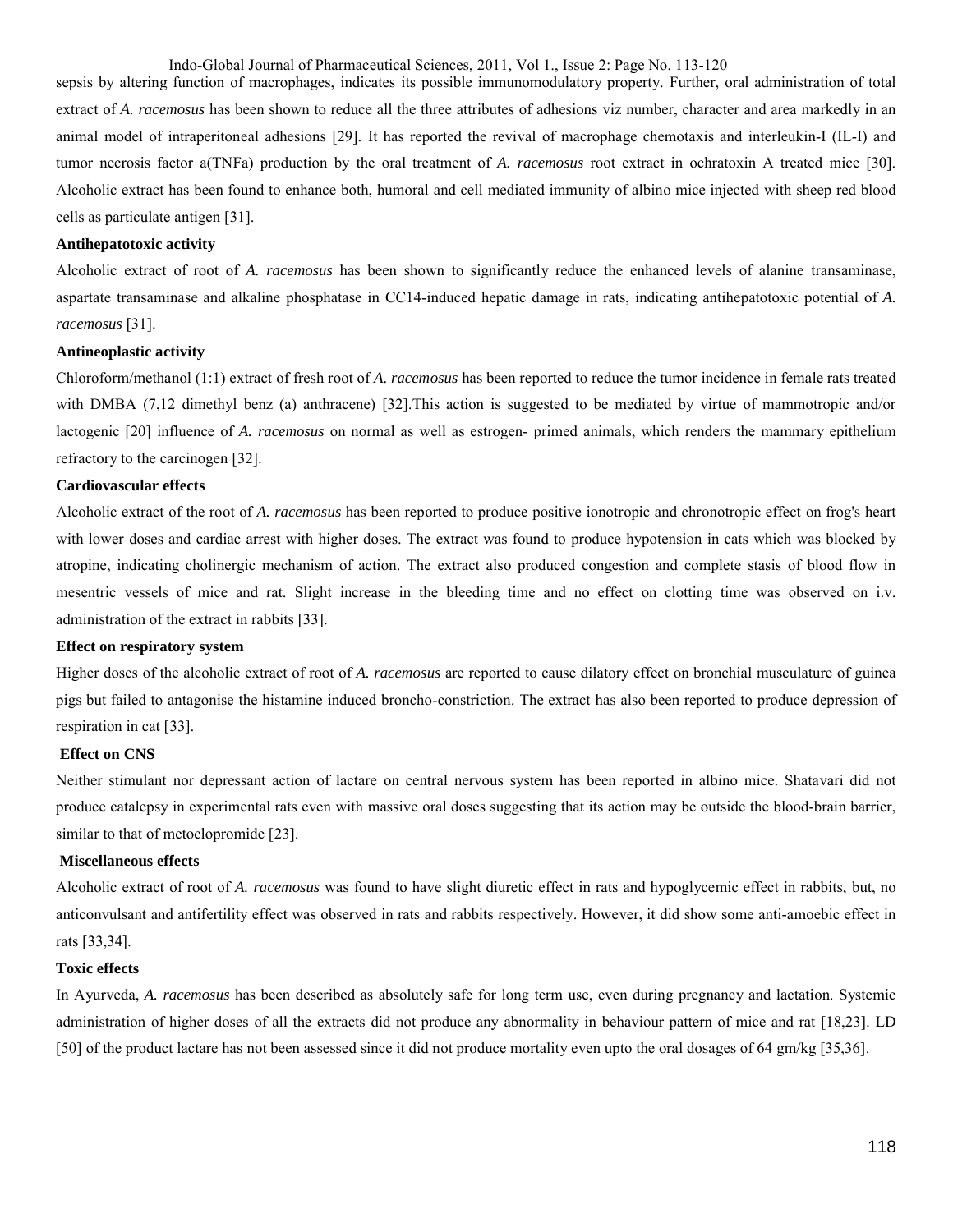Requirements for herbal medicines have been established within last few years, and the trend is to define the dosage form with a uniform amount of extract. On the contrary most of the herbal drugs reduce the offensive factors and are proved to be safe, clinically effective, better patient tolerance, relatively less expensive and globally competitive. Treatment with natural products presents promise of a cure. *A. racemosus* plants have been raw material for the synthesis of many drugs and they remain an important source of new therapeutic agents. Extracts of the *A. racemosus* plant are some of the most attractive sources of new drugs and have been shown to produce promising results in the treatment of gastric ulcers and dyspepsia. This review will help in future to explore the medicinal potential of the phytoconstituents of shatavari.

# *ACKNOWLEDGEMENT*

Authors are thankful to the Director, Global College of Pharmacy, Kahnpur Khui, Gharshankar Road, Anandpur Sahib- 140117 (Punjab), India for providing facilities to carry out this work.

# *REFERENCES*

- 1. K. R. Krtikar, B. D. Basu, Indian Materia Medica, India. 1975, 3: 2499-2501.
- 2. R. K. Goyal, J. Singh, H. Lal, *Asparagus racemosus* An update. Ind. J. Med. Sci., 2003, 57: 408- 414.
- 3. P. V. Sharma, S. Charaka, Chaukhambha Orientalis, Varanasi, India. 2001, 2: 7-14.
- 4. K. S. Sairam, N. C. Priyambada, R.K. Goel, Gastroduodenal ulcer protective activity of *Asparagus racemosus*: an experimental, biochemical and histological study. J. Ethnopharmacol., 2003, 86(1): 1-10.
- 5. J. P. Kamat, K. K. Boloor, T. P. Devasagayam, S. R. Venkatachalam, Antioxdant properties of *Asparagus racemosus* against damaged induced by gamma radiation on rat liver mitochondria. J. Ethanopharmacol., 2000, 71: 425-435.
- 6. F. Chittendon, RHS Dictionary of Plants plus supplement, Oxford University Press, 1956.
- 7. R. N. Chopra, S. L. Nayar, I. C. Chopra, Glossary of Indian Medicinal Plants (Including the Supplement), Council of Scientific and Industrial Research, New Delhi, 1986.
- 8. S. A. Dahanukar, S. G. Date, S. M. Karandikar, Cytoprotective effect of *Terminalia chebula* and Asparagus racemosus on gastric mucosa. Indian Drugs, 1983, 21: 442-445.
- 9. K. P. Singh, R. H. Singh, Clinical trial on Satavari (*Asparagus racemosus* Willd.) in duodenal ulcer disease. J. Res. Ay. Sid., 1986, 7: 91- 100.
- 10. H. A. Oketch-Rabah, Phytochemical Constituents of the Genus Asparagus and their biological activities. Hamdard, 1998, 41: 33-43.
- 11. Y. U. Shao, O. Poobsasert, E. J. Kennelly *et al.*, Steroidal saponins from *Asparagus officinalis* and their cytotoxic activity. Planta Medica, 1997, 63: 258-62.
- 12. S. S. Dalvi, P. M. Nadkarni, K. C. Gupta, Effect of *Asparagus racemosus* (Shatavari) on gastric emptying time in normal healthy volunteers. J. Postgrad. Med., 1990, 36: 91-94.
- 13. P. Kishore, P. N. Pandey, S. N. Pandey, S. Dash, Treatment of duodenal ulcer with *Asparagus racemosus* Linn. J. Res. Indian Med. Yog. Homeo., 1980, 15: 409-415.
- 14. S. A. Dahanukar, S. G. Date, S. M. Karandikar, Cytoprotective effect of *Terminalia chebula* and *Asparagus racemosus* on gastric mucosa. Indian Drugs, 1983, 21: 442-445.
- 15 K. P. Singh, R. H. Singh, Clinical trial on Satavari in duodenal ulcer disease. J. Res. Ay. Sid., 1986, 9: 155-159.
- 16 B. De, R. N. Maiti, V. K. Joshi, V. K. Agrawal, R. K. Goel, Effect of some Sitavirya drugs on gastric secretion and ulceration. Indian J. Exp. Biol., 1997, 35: 1084-1087.
- 17 R. K. Goel, S. K. Bhattacharya, Gastroduodenal mucosal defense and mucosal protective agents, Indian J. Exp. Biol., 1991, 29: 701-714
- 18 M. H. Jetmalani, P. B. Sabins, B. B. Gaitonde, A study on the pharmacology of various extracts of Shatavari- *Asparagus racemosus* (Willd). J. Res. Ind. Med., 1967, 2: 1-10.